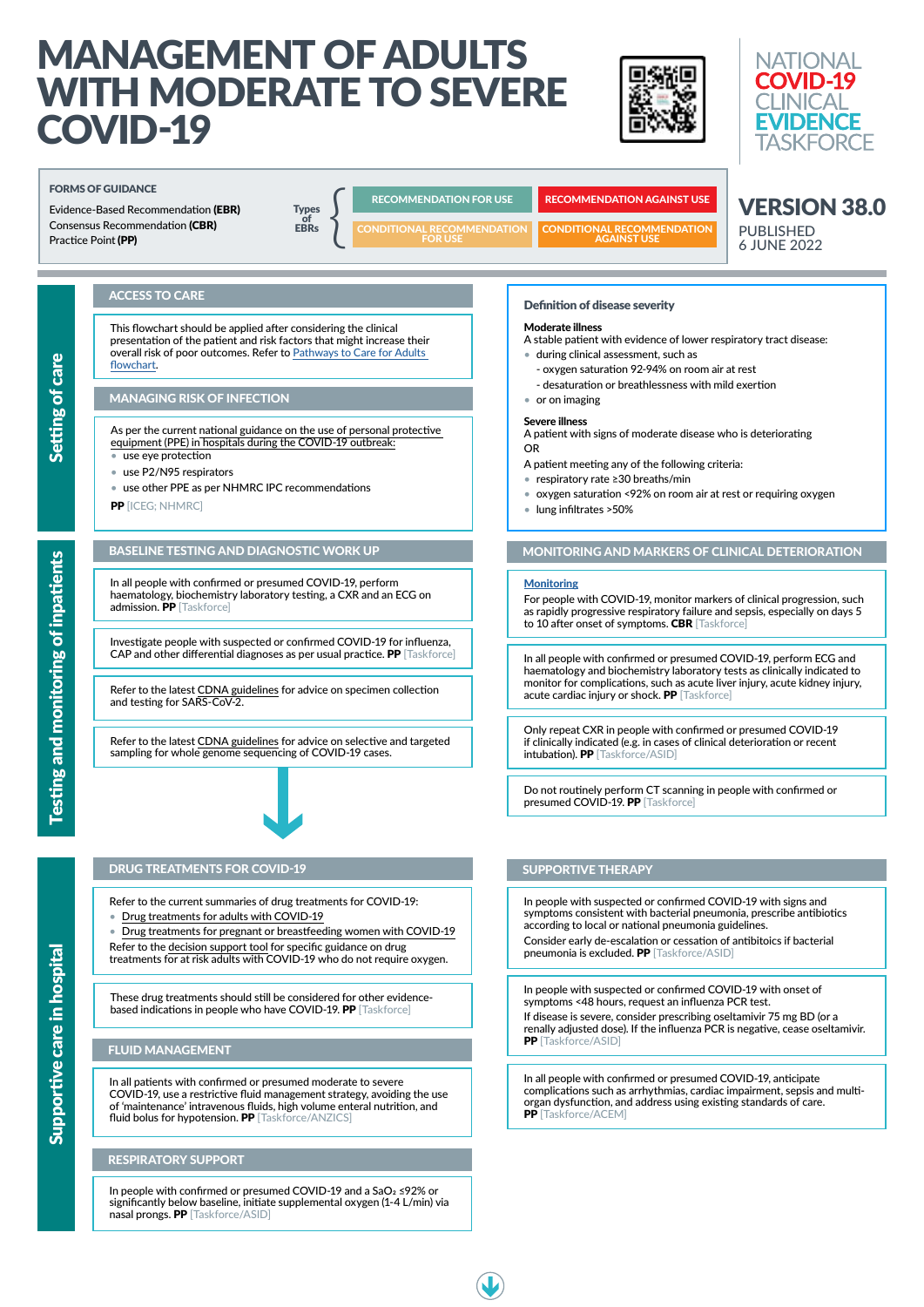## VENOUS THROMBOEMBOLISM PROPHYLAXIS

## OTHER TREATMENTS

## HORMONE THERAPIES

#### **[Oestrogen-containing therapies](https://app.magicapp.org/#/guideline/L4Q5An/section/jMOV3n)**

#### [Increased-dose VTE prophylaxis](https://app.magicapp.org/#/guideline/L4Q5An/section/j29ONE)

In all people with confirmed or presumed COVID-19, switch nebulisers to metered aerosols with spacers if possible. PP [Taskforce/ANZICS/ASID]

Do not routinely offer therapeutic anticoagulant dosing in adults with severe or critical COVID-19. There is no additional indication for therapeutic dosing for anticoagulants in adults with severe or critical COVID-19 beyond current standard best practice. EBR [Taskforce]

In people with confirmed or presumed COVID-19, consider alternative routes of administration for intranasal medicines, recognising that in some situations administration via the intranasal route may be a safer option for affected individuals and healthcare workers. PP [Taskforce/ACSOHC]

Use prophylactic doses of anticoagulants, preferably low molecular weight heparin (LMWH) (e.g. enoxaparin 40 mg once daily or dalteparin 5000 IU once daily) in adults with moderate, severe or critical COVID-19 or other indications, unless there is a contraindication, such as risk for major bleeding. Where the estimated glomerular filtration rate (eGFR) (see below) is less than 30 mL/min/1.73m2, unfractionated heparin or clearance-adjusted doses of LMWH may be used (e.g. enoxaparin 20 mg once daily). **EBR** [Taskforce]

In women who have COVID-19 and who are taking oral menopausal hormone therapy (MHT), manage these medications as per usual care. In women who stop or suspend oral MHT, review the indication for this and consider transitioning to a transdermal preparation. Manage transdermal MHT as per usual care. CBR [Taskforce]

#### [VTE prophylaxis](https://app.magicapp.org/#/guideline/L4Q5An/section/j29ONE)

In women who stop or suspend contraception when they have COVID-19, restart contraception at the time of discharge or when acute symptoms have been resolved. CBR [Taskforce]

[ACEM](https://acem.org.au/Content-Sources/Advancing-Emergency-Medicine/COVID-19/Resources/Clinical-Guidelines/Treatment) - Australasian College for Emergency Medicine Clinical guidelines for the management of COVID-19 in Australasian emergency departments. V5.0, 23 December 2020.

For body weights outside 50-90 kg or heights outside 150-180 cm, calculate the BSA and multiply the eGFR by BSA/1.73. PP [Taskforce]

> [ASID](https://www.asid.net.au/documents/item/1873) - Interim guidelines for the clinical management of COVID-19 in adults. Australasian Society for Infectious Diseases (ASID). V1.0, 20 March 2020

[National COVID-19 Clinical Evidence Taskforce](https://app.magicapp.org/#/guideline/L4Q5An) - Australian guidelines for the clinical care of people with COVID-19.

In patients with severe COVID-19 offer appropriate rehabilitation to optimise recovery, including early hospital rehabilitation. Plan transition of care to the community, including handover to general practice. PP [Taskforce]

In women who have COVID-19 and who are taking oestrogen-containing contraception, manage these medications as per usual care. CBR [Taskforce]

Urgently refer people with suspected or confirmed COVID-19 to intensive care if they are haemodynamically unstable, have rapidly worsening tachypnoea or hypoxaemia, or require ≥ 40% FiO2 to maintain  $SaO<sub>2</sub> \ge 92\%$  (or acceptable saturations in those with lower baselines). **PP** [Taskforce/ASID]

#### Sources

Consider the need for early transfer of people with suspected or confirmed COVID-19 to a higher-level facility with an ICU. PP [Taskforce/ASID]

When preparing for transfer of people with suspected or confirmed COVID-19, consider infection control implications and whether intubation is required prior to transfer, as per local retrieval team policies. PP [Taskforce/ASID]

- Assist people to connect to a GP if they do not have one.
- When the acute phase of the illness has resolved, and the patient is mobile, undertake a comprehensive review to assess their ongoing and rehabilitation needs.
- Review medications that were stopped or started.
- **PP** [Taskforce]

[ACSQHC](https://www.safetyandquality.gov.au/sites/default/files/2020-05/covid-19_-_position_statement_-_intranasal_medicines.pdf) – Australian Commission on Safety and Quality in Health Care. COVID-19 Position Statement - Managing fever associated with COVID-19 (Revised 29 April 2020). Managing intranasal administration of medicines for patients during COVID-19 (Revised 19 May 2020)

[ANZICS](https://www.anzics.com.au/wp-content/uploads/2020/10/ANZICS-COVID-19-Guidelines_V3.pdf) – The Australian and New Zealand Intensive Care Society (ANZICS) COVID-19 Guidelines. V3.0, 20 October 2020.

[CDNA](https://www1.health.gov.au/internet/main/publishing.nsf/Content/cdna-song-novel-coronavirus.htm) – Coronavirus Disease 2019 (COVID-19) Communicable Diseases Network Australia (CDNA) National Guidelines for Public Health Units.

[ICEG](https://www.health.gov.au/resources/publications/guidance-on-the-use-of-personal-protective-equipment-ppe-for-health-care-workers-in-the-context-of-covid-19) – Guidance on the use of personal protective equipment (PPE) for health care wokers in the context of COVID-19.

[NHMRC](https://www.nhmrc.gov.au/about-us/publications/australian-guidelines-prevention-and-control-infection-healthcare-2019) - Australian Guidelines for the Prevention and Control of Infection in Healthcare (2019)

People with suspected or confirmed COVID-19 who are clinically ready for hospital discharge should stay in home isolation after discharge until:

- at least 7 full days have passed since their first positive test; AND
- acute symptoms have resolved. PP [Taskforce/CDNA]

Refer to the latest [CDNA guid](https://www1.health.gov.au/internet/main/publishing.nsf/Content/cdna-song-novel-coronavirus.htm)elines for additional criteria for confirmed cases who are significantly immunocompromised.

For details of high level respiratory support see the [RESPIRATORY SUPPORT FOR ADULTS WITH](https://covid19evidence.net.au/wp-content/uploads/FLOWCHART-RESPIRATORY-SUPPORT.pdf)  [SEVERE TO CRITICAL COVID-19](https://covid19evidence.net.au/wp-content/uploads/FLOWCHART-RESPIRATORY-SUPPORT.pdf) Clinical Flowchart

# HOSPITALS WITH ICU

# HOSPITALS WITHOUT ICU